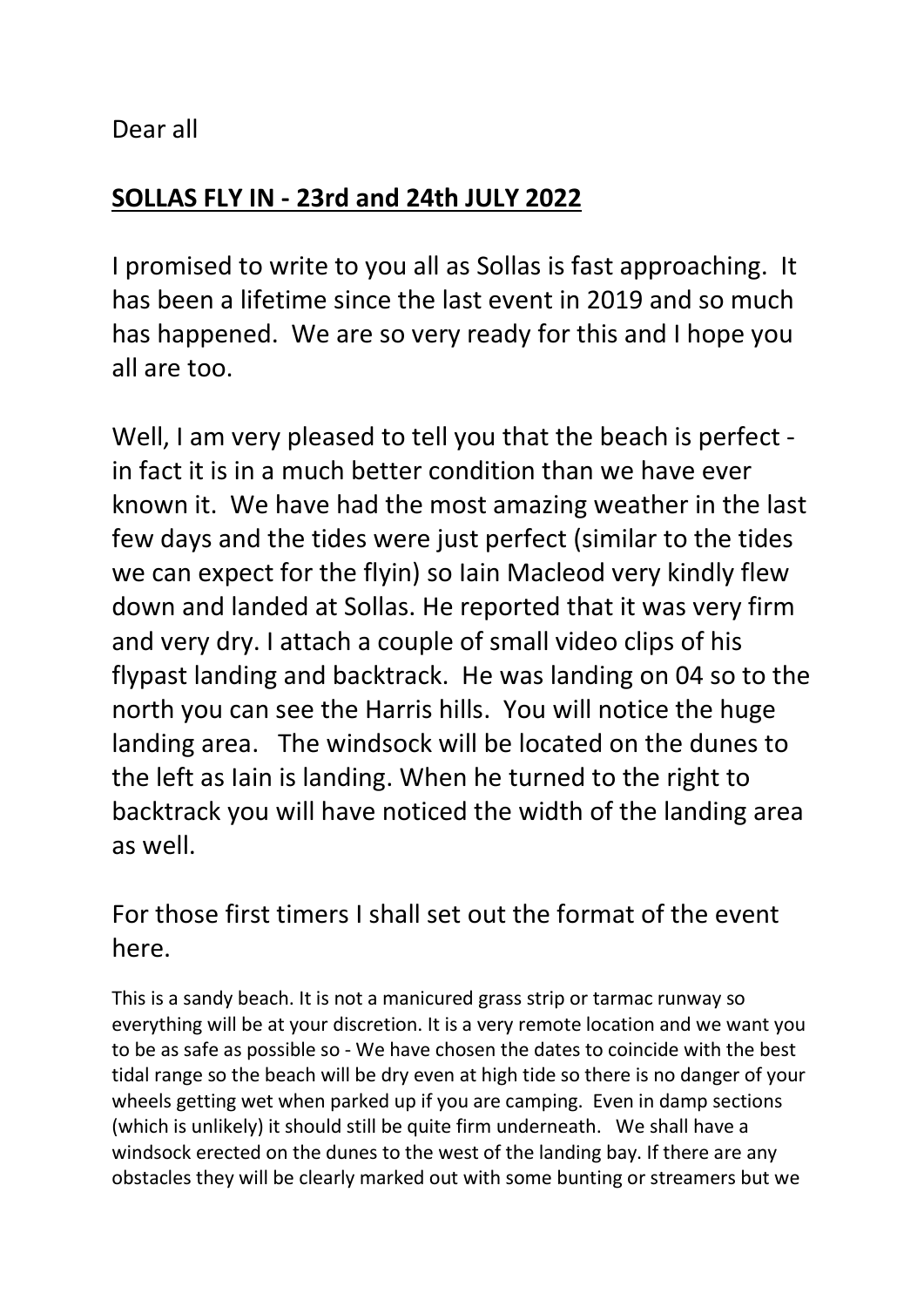don't expect any to be on the landing area itself. If you have any queries or are not confident of landing on the beach please call me beforehand for more instructions and of course on the day we will be on the safety com frequency to guide you to the threshold should you need it.

Most, but not all of you, will know the drill for landing on the beach - However, we shall rake a "runway" in the sand on the best landing area with numbers (04 and 22) at each end which will make it a lot easier for everyone. The numbers will be quite visible from the air. The landing area is at least 1800 metres long and wide enough for most types, from Islanders and Cesna Caravans to weight shift microlights and Girocopters. Cars, Tractors, diggers and even livestock use the beach. There will be no livestock on the beach that weekend- the local Crofter will make sure of that!

Expect to see a white tent and some cars on the grass above the landing area at the southern end - so easy to identify the bay itself. In the attached clip the bay is to the right. Do not even think of landing on the sand to the left of the peninsulathat is the Atlantic coast and the sand is very soft! You have been warned!

This year I have had an unprecedented number of enquiries for the fly-in because it has reached a lot of aviators far and wide across Europe through social media, word of mouth, and the flying magazines.

ALL ARE WELCOME BUT FOR CATERING PURPOSES WE DO NEED TO KNOW HOW MANY ARE INTENDING TO ATTEND (even if you have registered your intention please write to me again to confirm). PLEASE ALSO NOTE THAT WE DO NOT CHARGE LANDING FEES OR FOR ANY FOOD AND DRINKS. ALL WE ASK IS A DONATION WHICH GOES TO LOCAL CHARITIES AND ORGANISATIONS MANY OF WHICH HELP WITH THE FREE LOAN OF TENTS, CHAIRS, AND A WHOLE HOST OF OTHER THINGS. THE ISLANDERS WELCOME US WITH OPEN ARMS SO WE LIKE TO GIVE SOMETHING BACK. REMEMBER ALSO THAT THIS IS ALWAYS HELD IN JOHN MACLEOD'S MEMORY AND WITHOUT HIS FAMILY'S HELP THIS EVENT WOULD NOT BE POSSIBLE.

#### FREQUENCIES -

- BENBECULA (EGPL): ATIS: 113.950 VOR BEN APP/TWR/FIS : 119.205
- Please check notams: PPR 3 days + and no AVGAS
- STORNOWAY:(EGPO) ATIS: 115.100 VOR STN APP/TWR/FIS: 119.480
- Please check notams: PPR 48 hours Avgas available by arrangement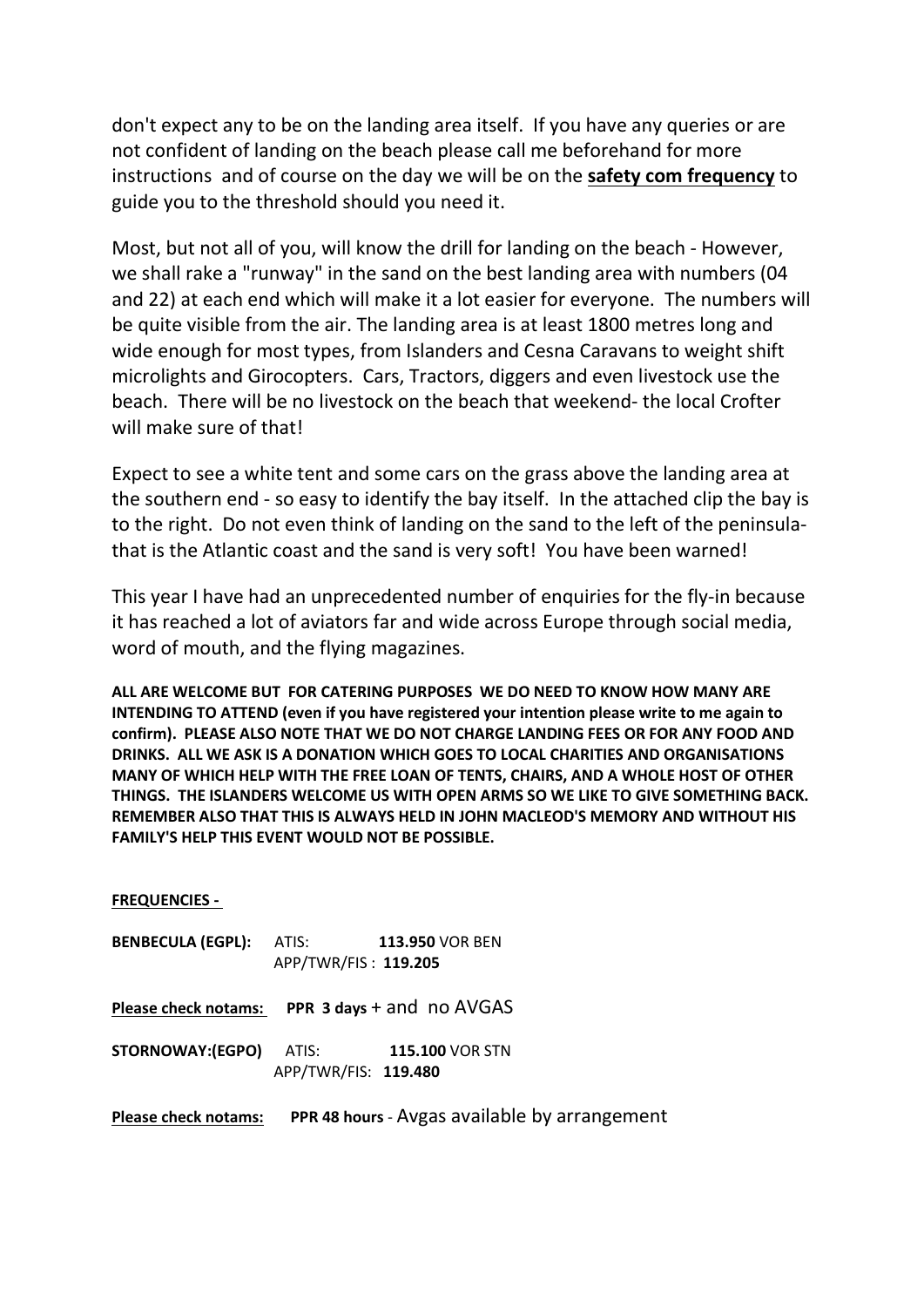SCOTTISH; 127.275- IF THE WEATHER IS GOOD AND WE ARE LIKELY TO GET MORE THAN 2 VISITORS WE SHALL INFORM SCOTTISH INFORMATION AND BENBECULA - they can get a bit excited if they are not expecting large numbers.

SOLLAS: Safety Com: 135.480

### Plates are available on AFE, and Pooleys and of course Sky Demon PLEASE CHECK NOTAMS CAREFULLY FOR ANY DANGER AREAS ACTIVE ON THE WEEKEND

FUEL

We may be able to supply Mogas but if you think you will need some please let us know in advance. We have 3 or 4 20 litre cans which we can fill for you . There is also a petrol station nearby which we can drive you to but this is only open on Saturday, so we need to know any fuel requirements in advance. If you need AVGAS this is difficult to ship in but we shall see what we can do to purchase it in advance in 20 litre cans BUT IT WILL BE VERY LIMITED.

### PLEASE NOTE BENBECULA HAS NO AVGAS AND WILL NOT PROVIDE MOGAS.

## STORNOWAY FUEL WILL HAVE TO BE ARRANGED THROUGH THEM IN ADVANCE.

Please note the beach is in a remote area. Mobile phone signals on the beach are average and of course there is no wifi. If you are planning to camp overnight - the nearest CO-OP is a mile away and only open on Saturday. There are a few B&Bs and hotels dotted around and we are happy to ferry you to them as long as they are not at the bottom end of the island.

I should remind you also to pack your sunglasses, sun hats, and do not forget your mosie repellent and ANTI MIDGE NETS! Whatever the weather midges could be around and could drive us all to insanity if not well protected. ALSO PLEASE REMEMBER TO BRING YOUR CAMERAS AND GO-PROS

COVID 19 - Remember that? By July It will hopefully be a distant memory But it is still out there so please may I ask you to do me a favour? Could you please do a lateral flow test before you arrive on the beach - just in case. We do not want to be responsible for bringing it to the island.

I will be writing to you again at the beginning of the week of the fly-in when I shall have a better idea of what weather we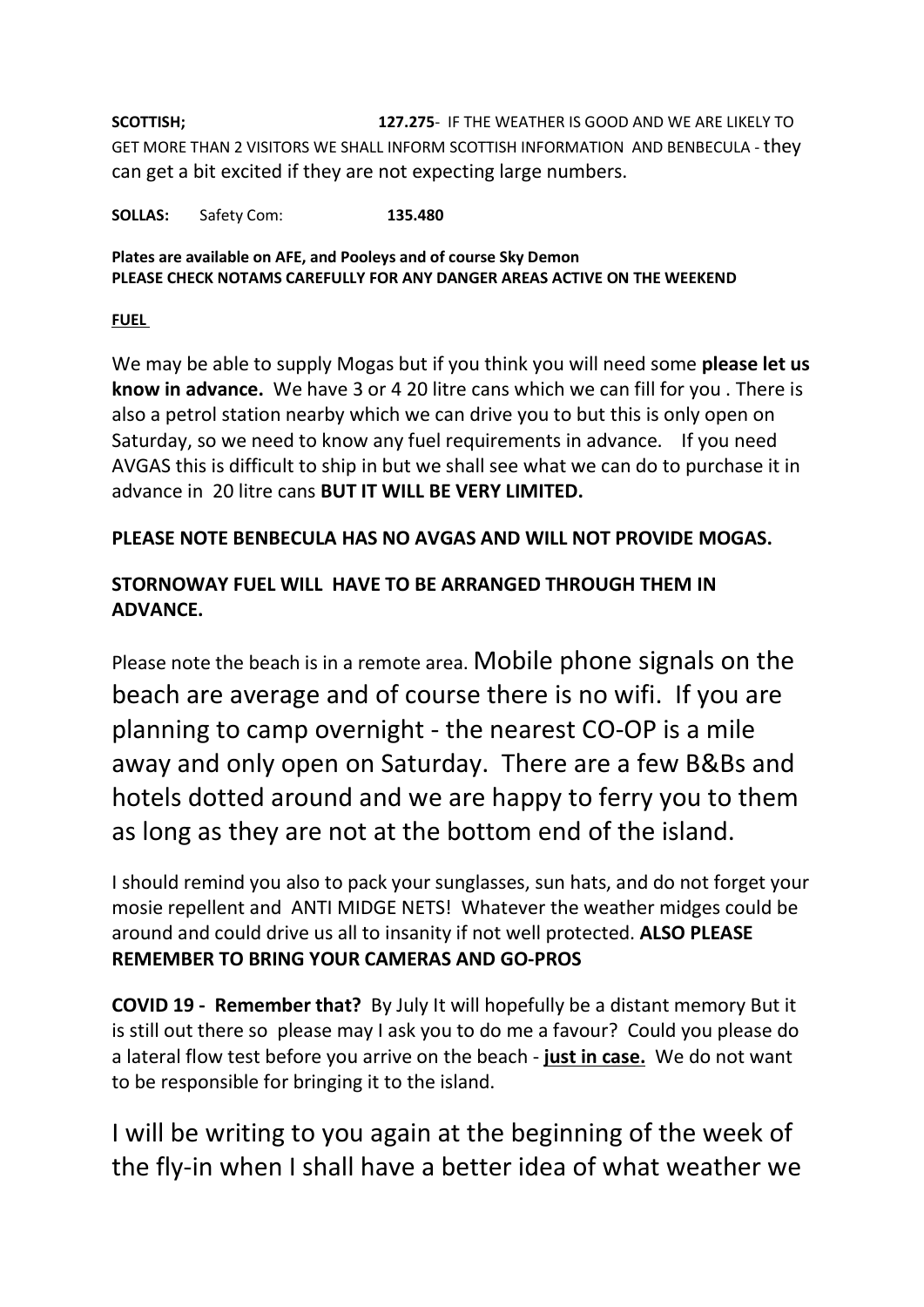might expect. We shall be on the beach to set up from Friday 22nd and until Monday 25th in case of late departures.

WE CANNOT WAIT TO SEE YOU AND TO WELCOME YOU TO SOLLAS. If you cannot fly in, come by car, boat, bike, walk, or any other method of transport you chose. Everyone is welcome.

Regards Claudine tel: 07860461645 claudinebloom@gmail.com

This is Iain's clip of landing and backtrack yesterday at Sollas the second one below is worth a watch as well to give you an overall view of the peninsula and the bay. https://youtu.be/BnMrpjk8UPQ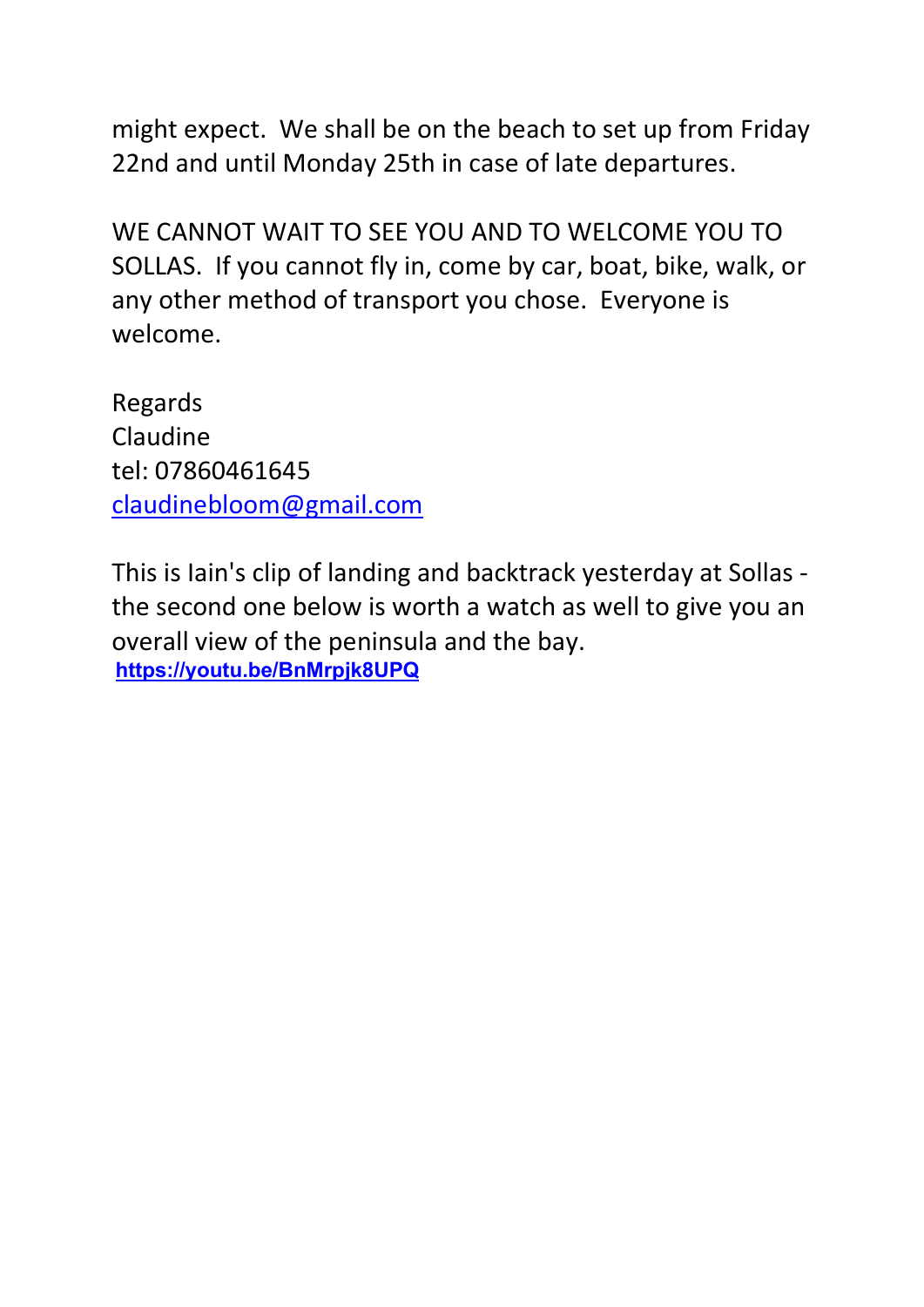